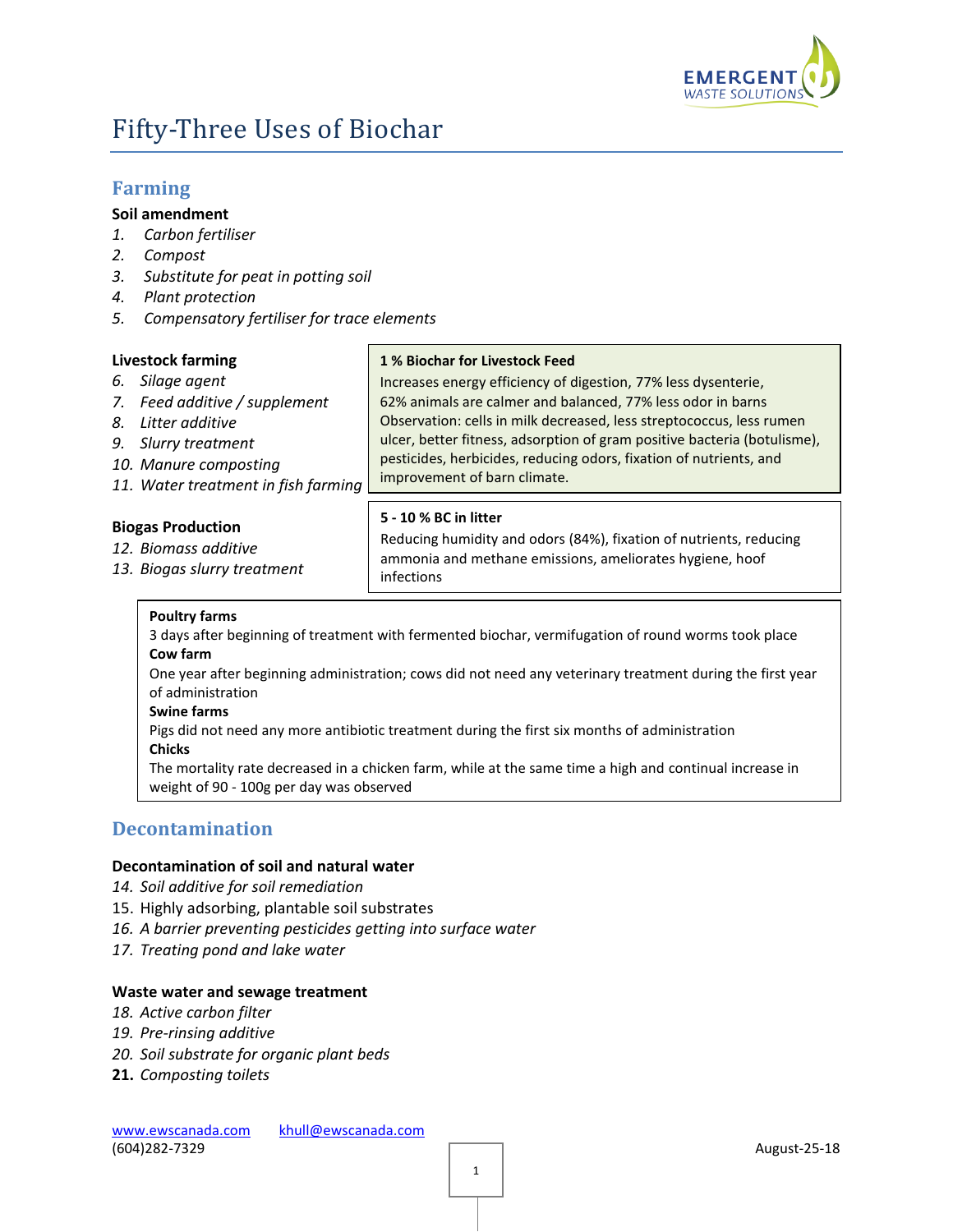

# **Treatment of drinking water**

- *22. Micro-filters*
- *23. Macro-filters in developing countries*
- 24. Exhaust filter
- *25. Controlling emissions*
- *26. Room air filters*

# **Industry**

#### **Building material**

- *27. Insulation*
- *28. Air decontamination*
- *29. Decontamination of earth foundations*
- *30. Humidity regulation*
- *31. Protection against electromagnetic radiation ("electrosmog")*

# **Textile industry**

- *32. Fabric additive for functional underwear*
- *33. Thermal insulation for functional clothing*
- *34. Deodorant for shoe soles*

# **Food industry**

- *35. Conservation of food*
- *36. Digesting helper*

Regulation of humidity, anti-bacteriologic, adsorption of ethylen

#### **Wellness**

*37. Filling for mattresses 38. Filling for pillows*

#### **Radio protection**

39. *Shield against electromagnetic radiation (*microwaves, TV, Netzgeräte, computer)

# **Further uses**

# **Industrial materials**

40. carbon fibres 41. plastics

#### **Electronics**

42. Semiconductors 43. batteries

**Metallurgy** 44. metal reduction

# **Cosmetics**

[www.ewscanada.com](http://www.ewscanada.com/) [khull@ewscanada.com](mailto:khull@ewscanada.com) (604)282-7329 August-25-18 45. Soaps 46. skin-cream

# *Effects of Biochar-Plaster*

- Regulation / buffering of humidity
- Insulation
- Noise protection
- Toxin binding (solutes, VOC)
- Blocking of high frequency radiation
- Low electrostatic charging of air
- Conservation of wood
- Reduction of dust
- Deodorising
- Aesthetic
- Anti-bacteriological, fungicide
- (repellent)
- Air cleaning
- Increase of redox potential
- Emission of far-infrared radiation